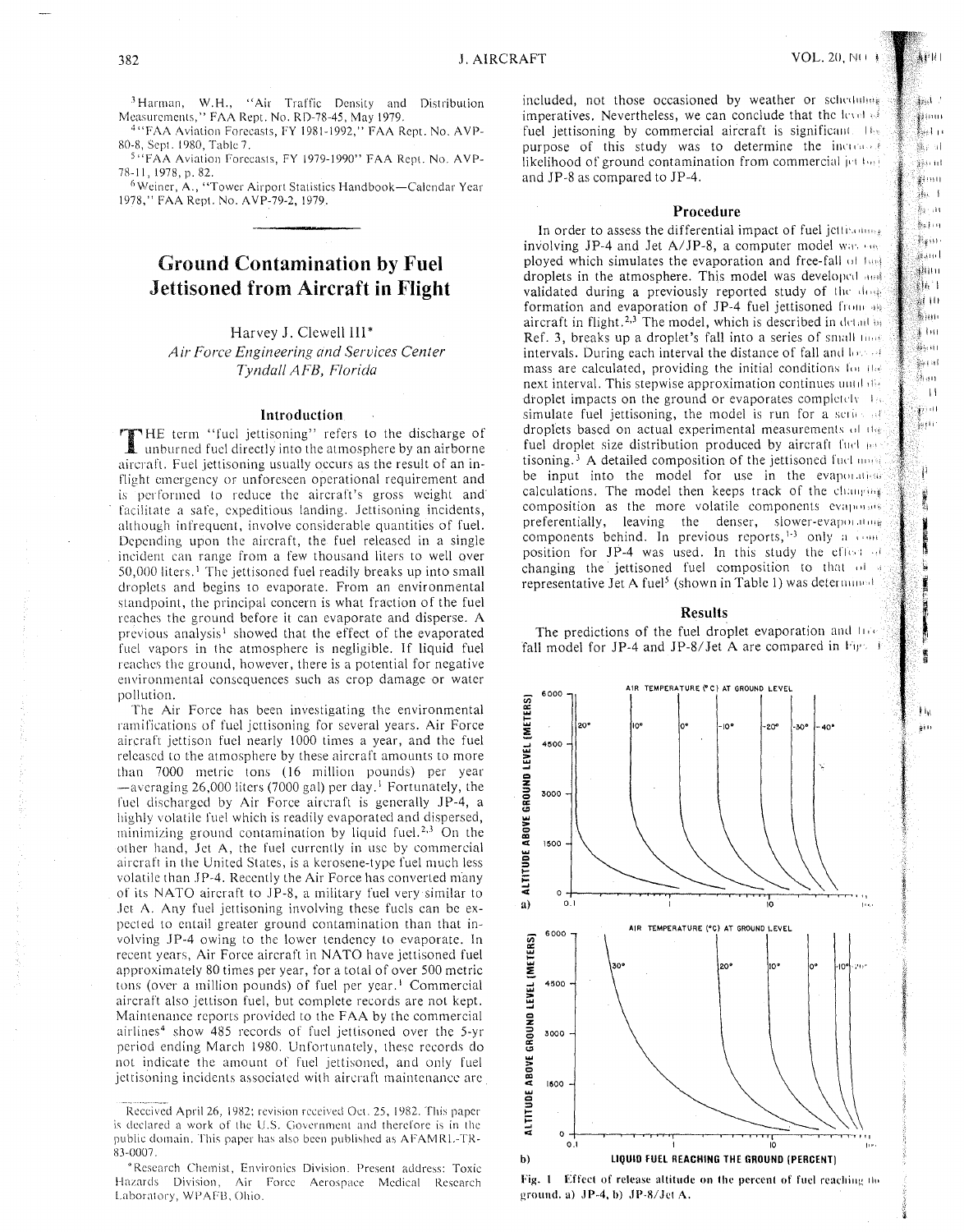and 2. Figure 1 shows the effect of the altitude (above local ground level) at which the fuel is jettisoned on the fraction of bull reaching the ground. In all cases the effect diminishes as the altitude increases, and above 3000 m  $(10,000 \text{ ft})$  there is spendially no change in the amount of liquid fuel reaching the ground for different release altitudes. Below 1500 m (5000 ft), the fraction of fuel reaching the ground increases sharply because the fuel no longer has sufficient time to evaporate before it strikes the ground. The temperature shown in the Deputes is that measured at ground level. The model uses a abundard lapse rate to calculate the temperature at higher  $\frac{1}{2}$  and  $\frac{1}{2}$  and  $\frac{1}{2}$  and  $\frac{1}{2}$  and  $\frac{1}{2}$  and  $\frac{1}{2}$  and  $\frac{1}{2}$  and  $\frac{1}{2}$  and  $\frac{1}{2}$  and  $\frac{1}{2}$  and  $\frac{1}{2}$  and  $\frac{1}{2}$  and  $\frac{1}{2}$  and  $\frac{1}{2}$  and  $\frac{1}{2}$  and  $\frac{1}{2}$  a (16"F) change in temperature can produce as much as a factor #10 change in the amount of liquid fuel reaching the ground. home corresponding predictions for the two different fuels as # function of temperature are compared in Fig. 2. The jetsoming altitude in this case is 1500 m. At the same temgenature, considerably more JP-8/Jet A reaches the ground Ban JP-4.

The composition of the fuel droplets which reach the pound is no longer the same as that of the fuel which was ensoned. The more volatile, lower molecular weight



 $\mathfrak{f}_{\mathfrak{h}}$ . 2 Effect of temperature on the percent of fuel reaching the jioind.

(den:

components evaporate off preferentially, and the droplets end up containing a residual mixture of the higher molecular weight components. Typical compositions for fuel droplets reaching the ground are presented in Ref. 5. In general, when ambient temperatures are sufficiently low so that a significant fraction of jettisoned JP-4 will be unable to evaporate, the composition of the droplets reaching the ground resembles Jet A more than JP-4. This is because the more volatile components have been stripped away. Similarly, when JP-8 or Jet A is jettisoned, the liquid fuel reaching the ground resembles diesel fuel more than JP-8/Jet A. This fact is important in considering the effect of the liquid fuel in water/soil environments.

## Conclusions

A previous study of the environmental impact of fuel jettisoning considered only JP-4 fuel, and concluded that the effect of the evaporated fuel vapors in the atmosphere is negligible.<sup>1,2</sup> The only concern for detriment of the environment stemmed from the possibility of liquid fuel contaminating ground or water resources. In the case of JP-4, this is not a likely event. However, for jettisoning of JP-8 or Jet A, the likelihood of significant quantities of liquid fuel reaching the ground is much higher. Figure 1 shows that when the temperature at the ground is below freezing  $(0^{\circ}C)$ , more than 20% of jettisoned JP-8 or Jet A will reach the ground before evaporating, regardless of the jettisoning altitude. Even for temperatures above  $20^{\circ}$ C (70 $^{\circ}$ F), several percent of the jettisoned fuel will reach the ground in liquid droplets. Although the effects of the evaporated JP-8 or Jet A vapors can be neglected, the possibility of surface contamination cannot.

Air Force aircraft in NATO and commercial aircraft in the United States jettison JP-8 and Jet A regularly. The Air Force jettisoning occurs primarily over the North Sea, but much of it is directly over England.<sup>1</sup> Responsible personnel in this area should be aware of the increased potential for ground contamination as a result of conversion from JP-4 to JP-8. The locations and circumstances of commercial fuel jettisoning have never been surveyed, despite the recommendation of the U.S. General Accounting Office.<sup>6</sup> Because of the higher

| Table 1 | <b>Fuel composition: JP-8/Jet A</b>                                             |  |
|---------|---------------------------------------------------------------------------------|--|
|         | sity of mixture, 0.81 g/ml; average carbon number, C12; total aromatics, 19.6%) |  |

| Components                     | $Vol. \%$ | Molecular<br>weight | Boiling<br>point, °C | Density,<br>g/ml |
|--------------------------------|-----------|---------------------|----------------------|------------------|
| C8 paraffins                   | 0.3       | 114.2               | 118                  | 0.70             |
| C8 cycloparaffins              | 0.2       | 112.2               | 124                  | 0.78             |
| C8 aromatics                   | 0.1       | 106.2               | 139                  | 0.87             |
| C9 paraffins                   | 2.4       | 128.3               | 142                  | 0.72             |
| C9 cycloparaffins              | 1.5       | 126.2               | 154                  | 0.80             |
| C9 aromatics                   | 1.0       | 120.2               | 165                  | 0.88             |
| C10 paraffins                  | 5.6       | 142.3               | 160                  | 0.72             |
| C <sub>10</sub> cycloparaffins | 3.5       | 140.3               | 171                  | 0.80             |
| C <sub>10</sub> aromatics      | 2.3       | 134.2               | 177                  | 0.86             |
| C11 paraffins                  | 8.7       | 156.3               | 196                  | 0.74             |
| C11 cycloparaffins             | 3.3       | 154.3               | 196                  | 0.80             |
| Dicycloparaffins               | 3.1       | 152.3               | 201                  | 0.89             |
| C11 aromatics                  | 3.6       | 148.2               | 205                  | 0.86             |
| C12 paraffins                  | 10.8      | 170.3               | 216                  | 0.75             |
| C <sub>12</sub> cycloparaffins | 8.0       | 166.3               | 221                  | 0.88             |
| C <sub>12</sub> aromatics      | 4.6       | 162.3               | 216                  | 0.86             |
| C <sub>13</sub> paraffins      | 11.5      | 184.4               | 235                  | 0.76             |
| C13 cycloparaffins             | 8.5       | 182.4               | 225                  | 0.80             |
| C13 aromatics                  | 4.9       | 176.3               | 234                  | 0.87             |
| C <sub>14</sub> paraffins      | 5.9       | 198.4               | 254                  | 0.76             |
| C <sub>14</sub> cycloparaffins | 4.4       | 192.4               | 290                  | 0.94             |
| C <sub>14</sub> aromatics      | 2,5<br>÷  | 186.3               | 295                  | 1.03             |
| C <sub>15</sub> paraffins      | 1.4       | 212.4               | 271                  | 0.77             |
| C15 eycloparaffins             | 1.0       | 206.4               | 300                  | 0.90             |
| C <sub>15</sub> aromatics      | 0.6       | 200.4               | 305                  | 0.95             |
| C <sub>16</sub> hydrocarbons   | 0.2       | 226.4               | 287                  | 0.77             |
| Residual hydrocarbons          | 0.1       | 202.3               | 393                  | 1.27             |